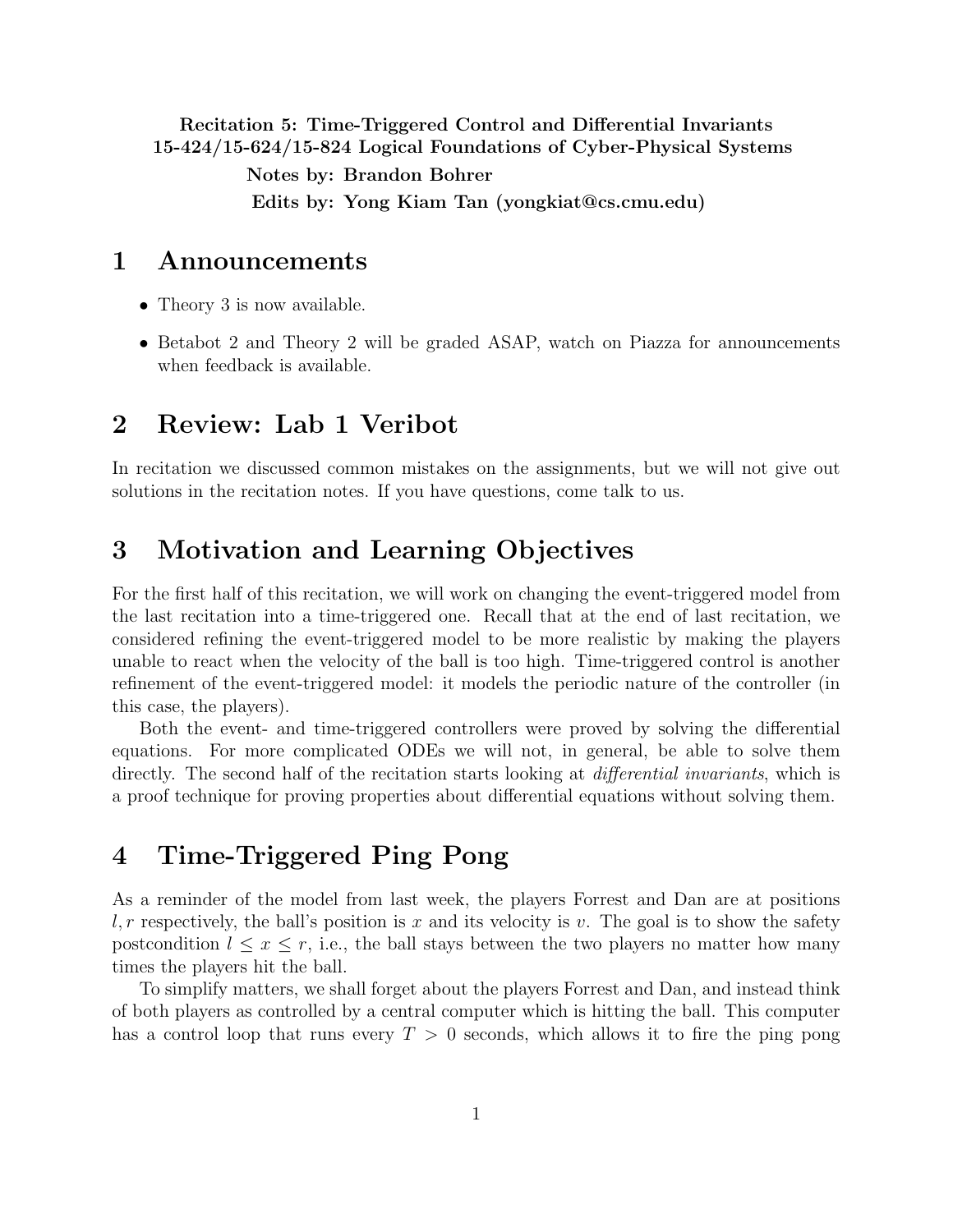paddles to hit the ball back from either the left or right boundaries. One possible shape for a model of such a controller is:

$$
(Ctrl; Plant)^*
$$

where  $Ctrl$  models some discrete decisions made by the controller,  $Plant$  models the continuous physics that happens when the controller is sleeping, and the loop models the controller's periodic behavior.

Our plant model for continuous physics is relatively simple. We will just need to add a timer to the motion equation for the ball:

$$
Plant \stackrel{\text{def}}{=} t := 0; \{x' = v, t' = 1 \& t \leq T\}
$$

Contrast this with last week's event-triggered model, where we added a choice between two differential equations to account for the event when  $x = l \vee x = r$ . Here, there is only one system of differential equations, where the continuous physics is allowed to run for any duration  $0 \leq t \leq T$ . This non-determinism means that the time bound T should be more accurately thought of as an upper bound on how long the controller can sleep. This makes physical sense: we can never be exactly precise about how long a controller will sleep for, but we will certainly often be able to give a limit on the duration. Like last week, our goal is to prove a formula of the form:

$$
Pre \to [(Ctrl; Plant)^*] l \le x \le r
$$

where  $Pre, Ctrl$  are the parts of the time-triggered model that we will determine next.

## 4.1 Time-Triggered Control (Single Control Cycle)

One way of figuring out the time-triggered controller is to put ourselves in its shoes and ask the following question:

### "If I waited another control cycle of  $T$  seconds, would it be too late to react?"

If we let Plant execute, then (in the worst case) the controller might only be able to react T seconds later. The controller must therefore ensure that whatever control decision it makes would allow it to react safely in the next cycle even in this worst case. To understand the potential issues, let us first remove the loop and focus on one control cycle:

$$
Pre \to [Ctrl; Plant] l \le x \le r
$$

To get us started, here is the controller from last week:

$$
Ctrl_{event} \stackrel{\text{def}}{=} \text{if } x = l \land v \leq 0 \lor x = r \land v \geq 0 \text{ then } v := -v
$$

### Exercise 1:

Is this controller safe for our time-triggered model?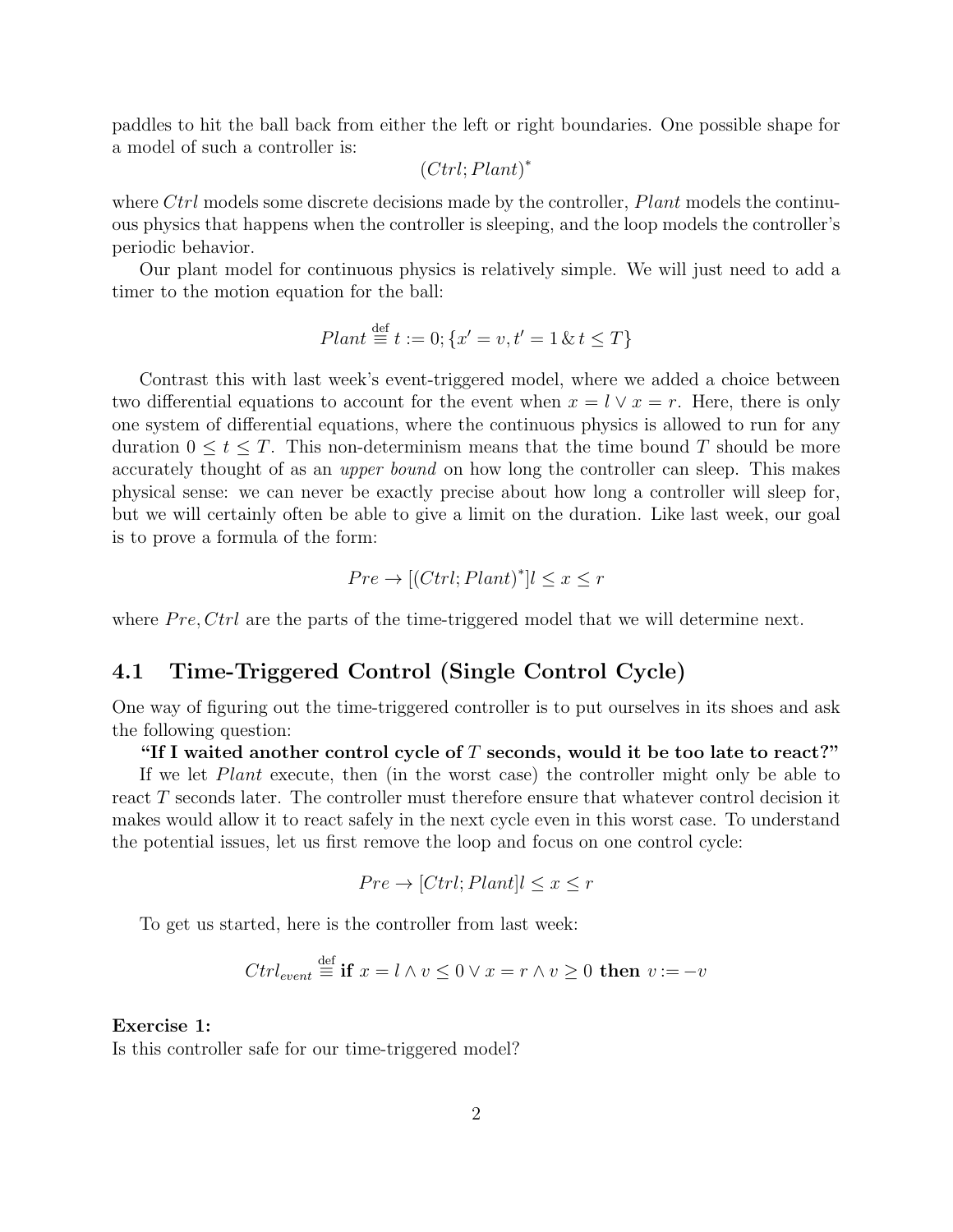Answer: It is clearly not going to be safe. For example, if x was already very close but not equal to r, and it was flying with velocity  $v \geq 0$  then this controller we will not react. In that case, if  $x + vT > r$  then the ball could have violated the right bound before we next get a chance to react.

Similarly, if the ball was flying with velocity  $v \leq 0$ , and  $x + vT < l$ , then the ball could leave the left bound. Therefore, our first fix to the controller shall be to make sure that we react in either of the scenarios described above:

$$
Ctrl \stackrel{\text{def}}{=} \text{if } x + vT < l \land v \leq 0 \lor x + vT > r \land v \geq 0 \text{ then } v := -v
$$

Notice that adding time-triggered control has forced us to make our physical interpretation of the model more realistic. We previously said that the players were exactly standing at positions  $x = l$  and  $x = r$  and could only hit the ball at those positions. As we just saw, however, it is impossible to make such a system safe with time-triggered control – we must react earlier than when the ball is already at the boundaries.

Now that we have a candidate controller, let us start with a simple precondition where the ball is initially between the two boundaries and flying towards the right boundary, i.e.,

$$
Pre \stackrel{\text{def}}{=} l \le x \le r \land v \ge 0 \land T > 0
$$

#### Exercise 2:

Is the system safe?

Answer: Not quite. The problem is that the ball could already be traveling so fast that, for example, if we hit it back near the right boundary, it will leave the left boundary before we can react!

This is not a problem that can be solved directly by changing the controls.<sup>[1](#page-2-0)</sup> We already know from our earlier argument that the controller must react and hit the ball when it is too close to the right boundary. Thus, we will need additional assumptions about the system.

#### Exercise 3:

What assumptions should we add to the system?

Answer: Suppose that the ball is heading towards the right boundary with  $v \geq 0$ . By the earlier argument, we may be hitting the ball as early as when it is at position  $r - vT$ . Next, the ball will fly with negative velocity towards the left boundary but we the controller may not get to respond until T seconds later. Thus, the ball might reach  $r - 2vT$  and so in order for the system to be safe, we need to assume that the boundaries are at least separated by  $l \leq r - 2vT$ .

## 4.2 Time-Triggered Control (Loop)

Given the above controller and assumptions for a single control cycle, it is time to see if our reasoning also works when we add back the loop. To be precise, here is the formula with all

<span id="page-2-0"></span><sup>&</sup>lt;sup>1</sup>Unless we also allow the controller to set velocity explicitly rather than just flipping its direction.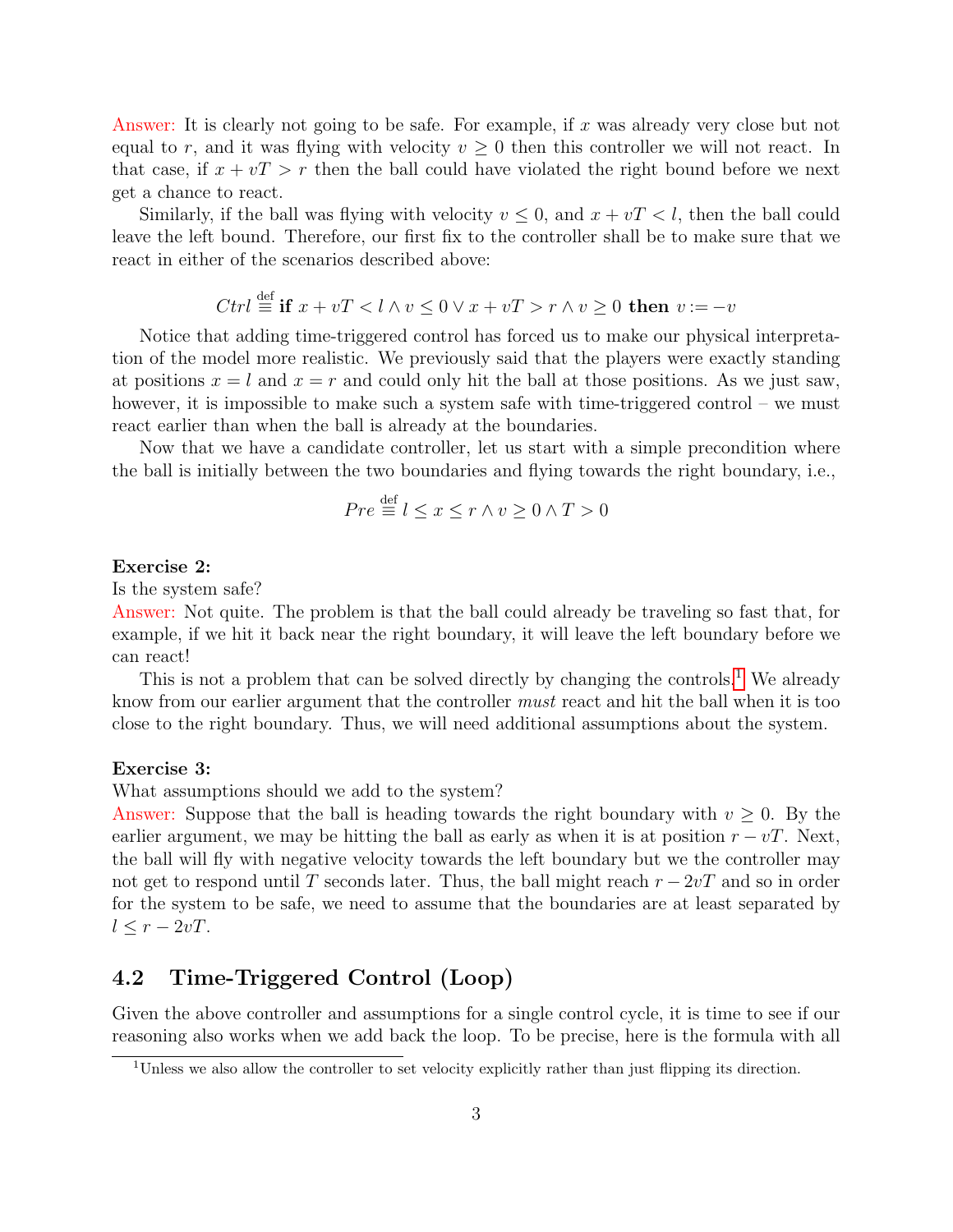the abbreviations completely expanded out:

$$
l \leq x \leq r \land v \geq 0 \land T > 0 \land l + 2vT \leq r
$$
  
\n
$$
[(\text{if } x + vT < l \land v \leq 0 \lor x + vT > r \land v \geq 0 \text{ then } v := -v; t := 0; \{x' = v, t' = 1 \& 0 \leq t \leq T\})^*]
$$
  
\n
$$
l \leq x \leq r
$$

### Exercise 4:

Is the controller (and preconditions) safe for the time-triggered model (with loops)? If so, what loop invariant should we use in its proof?

Answer: Yes, the loop invariant is  $l \leq x \leq r \wedge l + 2|v|$   $T \leq r$ . This model is rather special because we only needed to look ahead for one control cycle. In general, you may need to consider the effect that delaying your reaction for one control cycle could have on safety for the entire loop.

Note: In class, we noted that the time-triggered car model in Lab 2 is indeed an example where you need to consider the effect of your control decision for all future loop iterations. Intuitively, this is because controlling acceleration has an "inertial" effect on velocity.

Note: In class, we did a proof of the new time-triggered controller in KeYmaera X. The model is called rec5time in the archive. We also observed that the proof was fairly slow because KeYmaera X has to repeatedly solve the ODEs. It was suggested that perhaps instead of unfold, we could have made KeYmaera X solve the ODE only once. This is a good proof technique, and I have also added a result for this below.

The proof of this time-triggered controller (and last week's event-triggered controller) both make use of KeYmaera X's built-in ODE solving capabilities. Unfortunately, not many ODEs are solvable in closed form with polynomial solutions (if they are solvable at all). The ones that do, like in our current ping-pong model, are rather boring from a modeling perspective.

In fact, even if your ODEs are solvable, dL provides much more efficient ODE reasoning techniques for ODEs than directly solving them. As a sneak preview, the archive has a proof of the same model but only replacing the tactic that solves ODEs with differential invariants. Here is the difference (on my machine) between the proofs, where Proof 1 is the improved proof, while Proof 2 was the one that just naively solves the ODEs:

```
=============== Succeeded ===============
Proved code/recitation05.kya: rec5time with rec5time: Proof 1
Proof duration [ms]: 16379
QE duration [ms]: 9566
Tactic size: 26
Tactic lines: 14
Proof steps: 8380
```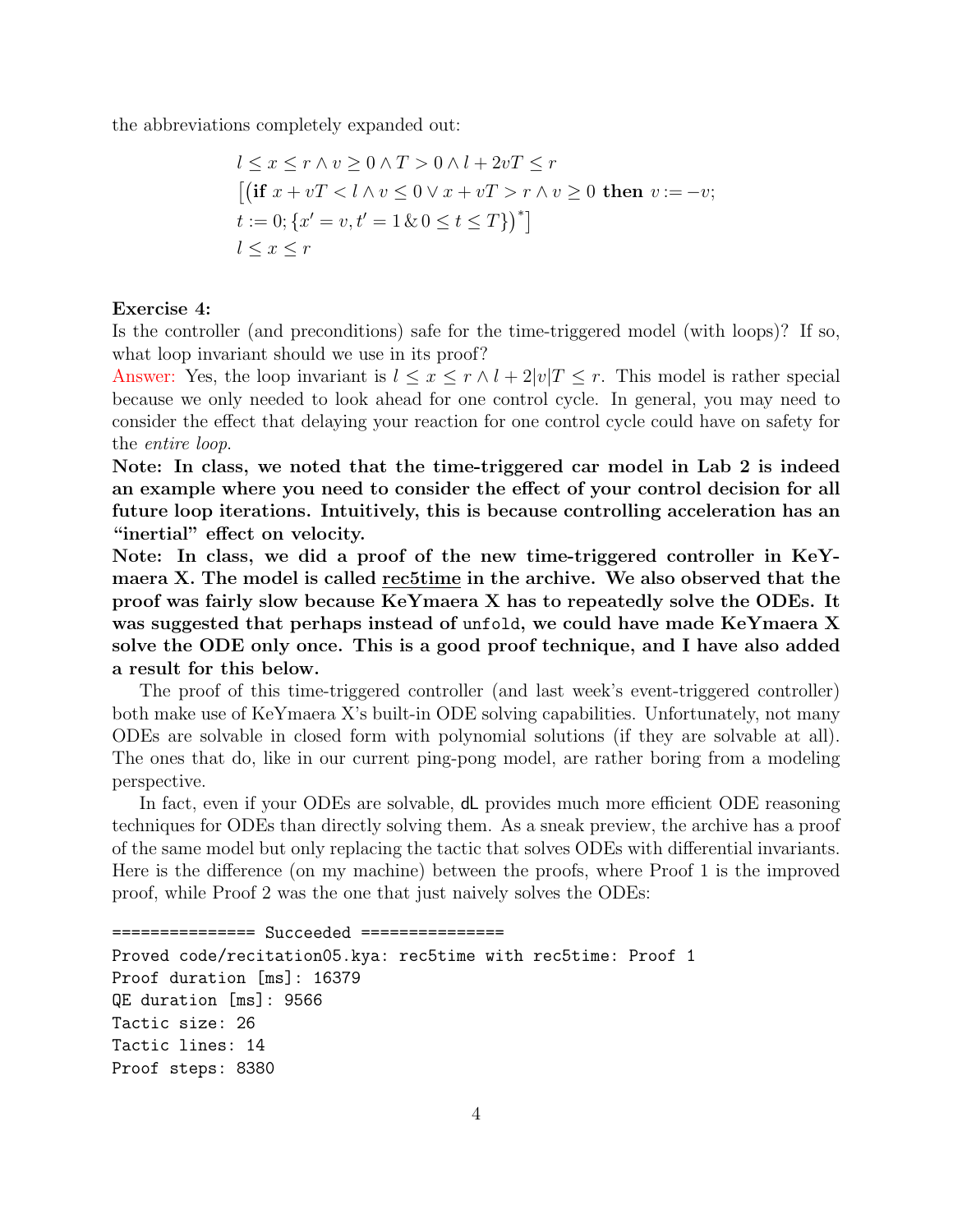==========================================

=============== Succeeded =============== Proved code/recitation05.kya: rec5time with rec5time: Proof 2 Proof duration [ms]: 40800 QE duration [ms]: 24825 Tactic size: 16 Tactic lines: 14 Proof steps: 27962 ========================================== =============== Succeeded =============== Proved code/recitation05.kya: rec5time with rec5time: Proof 3 Proof duration [ms]: 13124 QE duration [ms]: 6264 Tactic size: 13 Tactic lines: 8 Proof steps: 9498 ==========================================

Note: Proof 3 is the proof that was suggested in class, where we carefully arranged the proof so that the ODE is only solved once.

We could also imagine refining our model of physics to account for air resistance when the ball is in flight, for example by adding a drag on the velocity:

$$
x' = v, v' = -kv^2
$$

#### Exercise 5:

If you are feeling brave, solve the above ODEs explicitly for the closed form general solution. To simplify matters, take  $k = 1$  and the initial velocity  $v_0 \geq 0$ .

### Answer:

Solving for velocity first yields:

$$
v(t) = \frac{v_0}{1 + v_0 t}
$$

Solving for position yields:

$$
x(t) = \ln(v_0t + 1) + x_0
$$

Notice that the solutions are much complicated than what we started with: they are not even expressible using polynomials. If you thought solving these equations was complicated, think about how you could formally convince a computer that these are the solutions, and that these solutions imply your safety property!

In fact, if  $v_0 \leq 0$ , then the solution above does not even exist for all time. Fortunately, for us, that situation is not physically possible because air resistance acts in the opposite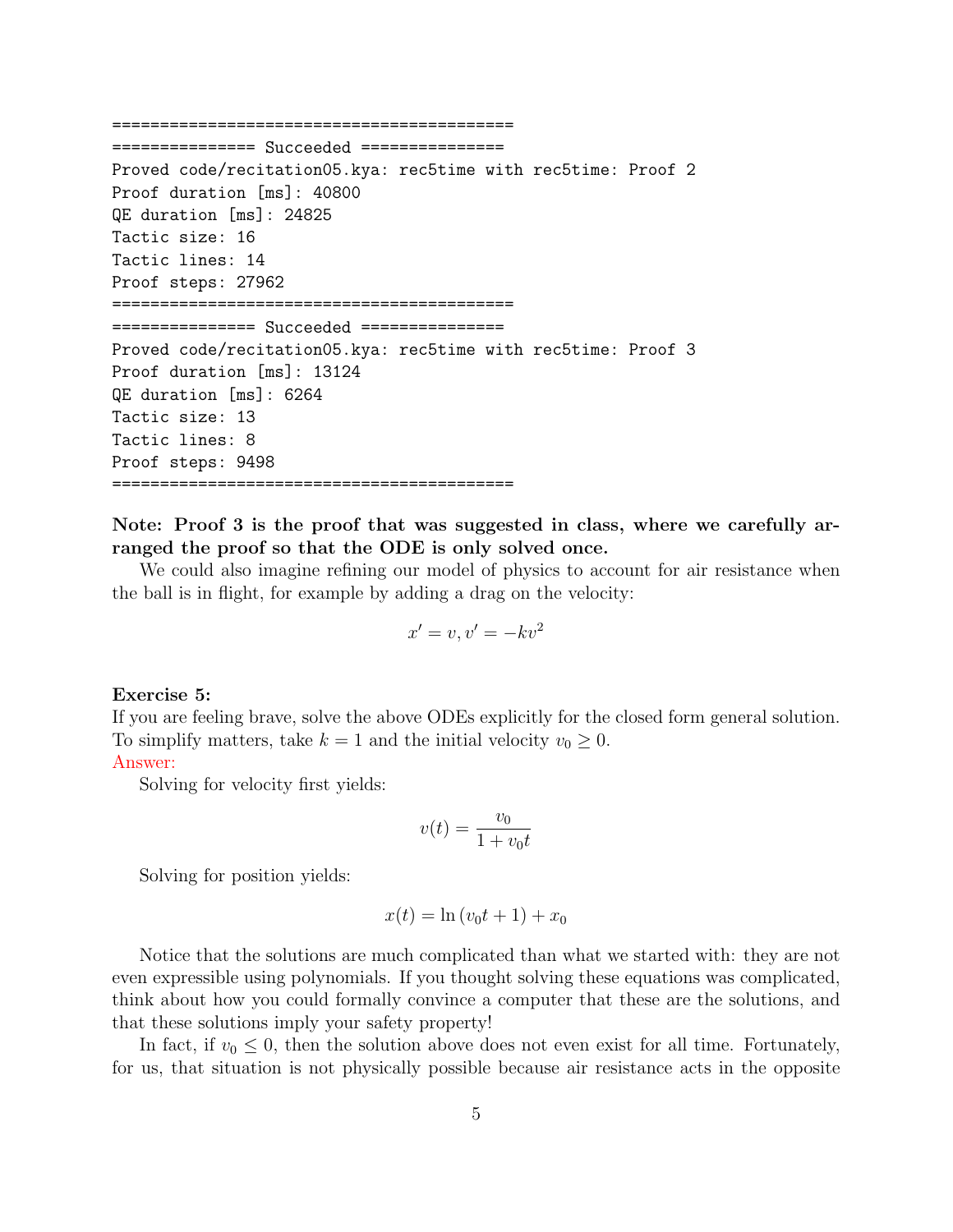direction to velocity. However, it is yet another reason why simply attempting to solve the ODEs symbolically for a global solution will not work.

We will not (yet) be able to prove properties for the more advanced model of physics but we will start getting there by looking at *differential invariants*.

# 5 Differential Invariants

The central insight behind the ODE reasoning principles in dL is that we can work *directly* with the differential equations rather than their solutions. In order to do this formally, we will need a way to work syntactically with derivatives.

## 5.1 Syntax and Semantics

Let us start by extending the syntax of  $dL$  terms with a case for differential variables  $x'$  and one for differential terms  $(e)$ :

$$
e ::= \cdots | x' | (e)'
$$

Intuitively, we want  $(e)'$  to take the value of the derivative of term e along the solution to a differential equation. A question immediately arises: which ODE are we talking about? Furthermore, we have thus far defined the semantics of terms  $\omega[[e]]$  with respect to some given state  $\omega$  without reference to any specific ODE. Does that mean we should now re-define our semantics to account for ODEs? Well, then which ODE should we use for the ordinary terms that do not mention any derivatives?

The solution to all of these questions is to move to a differential-form understanding of the differential terms. The semantics of a differential term is defined as follows:

$$
\omega[[(e)']]=\sum_{x\in\mathbb{V}}\omega(x')\cdot\frac{\partial[[e]]}{\partial x}(\omega)
$$

Let us break down the various parts of this definition step-by-step.

1. Differential variable lookup  $\omega(x')$ .

To formally understand this, we will now require that states  $\omega$  not only map variables x to real values, but also all of their corresponding primed symbols variables  $x'$  to real values as well. Thus,  $\omega(x')$  simply means look up the value of variable x' in state  $\omega$ .

2. Partial derivative  $\frac{\partial [e]}{\partial x}$ .

Recall that  $\llbracket e \rrbracket$  is a function  $S \to \mathbb{R}$  it therefore makes sense for us to consider its partial (spatial) derivatives with respect to the input coordinates.<sup>[2](#page-5-0)</sup> It is just like any

<span id="page-5-0"></span><sup>&</sup>lt;sup>2</sup>Provided that the  $\llbracket e \rrbracket$  is sufficiently smooth so that all of its partial derivatives exist.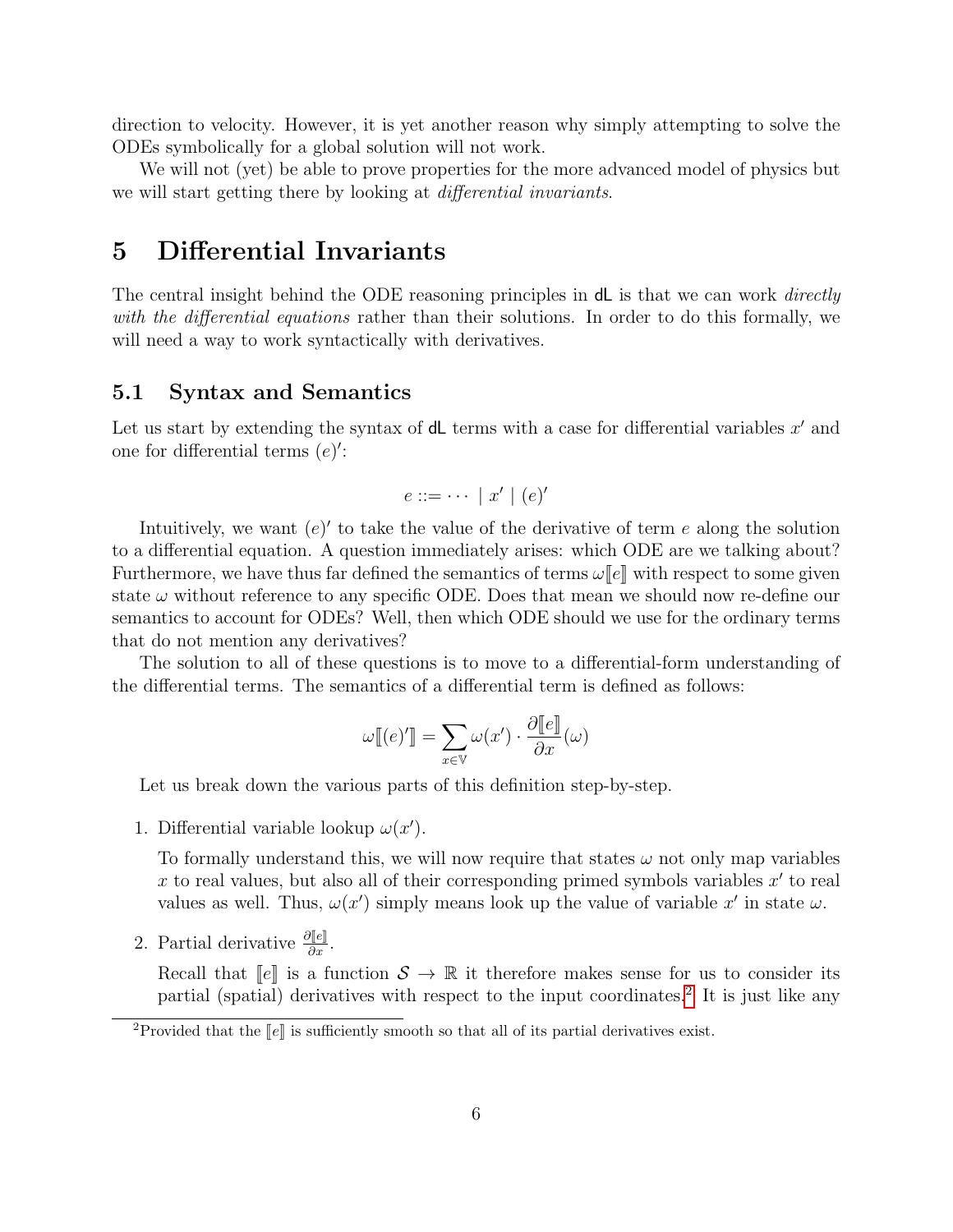other multivariate function, e.g.,  $f : \mathbb{R}^2 \to \mathbb{R} \stackrel{\text{def}}{=} x^2 + y^2$ , with  $\frac{\partial f}{\partial x} = 2x, \frac{\partial f}{\partial y} = 2y$ , where  $\frac{\partial f}{\partial x}, \frac{\partial f}{\partial y}$  are both functions  $\mathbb{R}^2 \to \mathbb{R}$ .

All of the partial derivatives,  $\frac{\partial [\![\epsilon]\!]}{\partial x}$ , are again functions  $\mathcal{S} \to \mathbb{R}$ .

- 3. Evaluating partial derivative at  $\omega$ , i.e.,  $\frac{\partial [\![e]\!]}{\partial x}(\omega)$ . As we have just seen,  $\frac{\partial [\ell]}{\partial x} : \mathcal{S} \to \mathbb{R}$  maps an input state to a real value.
- 4.  $\omega(x') \cdot \frac{\partial [e]}{\partial x}(\omega)$

Given that both  $\omega(x')$  and  $\frac{\partial [e]}{\partial x}(\omega)$  are real values, it now makes sense for us to talk about their product, which will be another real number. We will better understand the use of this product shortly.

5.  $\sum_{x \in \mathbb{V}} \omega(x') \cdot \frac{\partial [e]}{\partial x}(\omega)$ 

Finally, all of the above was done for a single variable  $x \in V$ . The semantics of  $\omega[[(e)']$ <br>is to sume over all possible variables. This is well defined because there are only finitely If the sums over all possible variables. This is well-defined because there are only finitely many variables that can be mentioned in any term e. The spatial derivative  $\frac{\partial [\![e]\!]}{\partial z}$  for variables z not mentioned in e is simply 0 and can be dropped from the sum.

As hinted above, we shall be treating differential variables  $x'$  as just another kind of variable. Therefore, their semantics is a straightforward variable lookup:

$$
\omega[\llbracket x'\rrbracket = \omega(x')
$$

We have actually already used these variables when we defined the semantics of differential equations: we defined  $\varphi \models \{x' = f(x)\}\land Q$  iff for all  $\tau \in [0, r]$ :

- 1.  $\varphi(\tau)(x') = \frac{d\varphi(t)(x)}{dt}(\tau)$  exists
- 2.  $\varphi(\tau) \in [x' = f(x)]$
- 3.  $\varphi(\tau) \in \llbracket Q \rrbracket$
- 4.  $\varphi(\tau)(z) = \varphi(0)(z)$  for all  $z \notin \{x, x'\}$

## 5.2 Differential Lemma

Solutions of differential equations are where our new understanding of differential terms will be put to use. Consider a solution  $\varphi : [0, T] \to S$  with  $T > 0$  and  $\varphi \models \{x' = f(x)\} \land Q$ . Since each time  $\varphi(t)$  is a state, it makes sense to consider the value of the term e along the solution as a function of time:  $\varphi(t)[e]$ . Now, let us consider the *time derivative* of this function, which tells us how the value of e changes along the solution:

$$
\frac{d\varphi(t)[\![e]\!]}{dt}
$$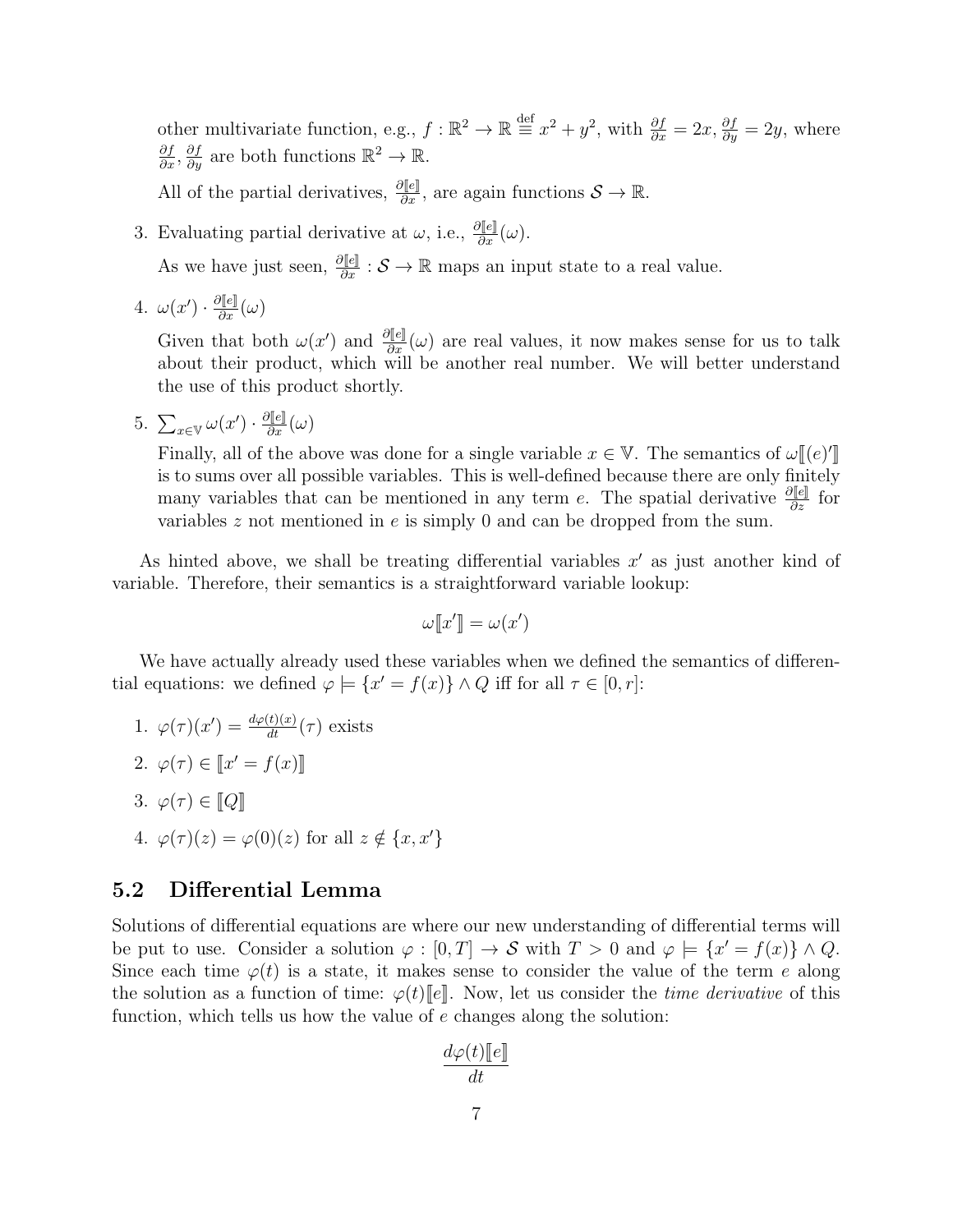By applying the multivariate the chain rule, for time  $\tau$ :

$$
\frac{d\varphi(t)[\![e]\!]}{dt}(\tau) = \sum_{x \in \mathbb{V}} \frac{\partial [\![e]\!]}{\partial x}(\varphi(\tau)) \cdot \frac{d\varphi(t)(x)}{dt}(\tau)
$$

But by definition of a solution, we already know  $\frac{d\varphi(t)(x)}{dt}(\tau) = \varphi(\tau)(x')$ , and so:

$$
\frac{d\varphi(t)[\![e]\!]}{dt}(\tau) = \sum_{x \in \mathbb{V}} \frac{\partial [\![e]\!]}{\partial x}(\varphi(\tau)) \cdot \varphi(\tau)(x')
$$

Finally, by definition, the RHS is the differential term  $(e)'$  evaluated at  $\varphi(\tau)$ :

$$
\frac{d\varphi(t)[[e]]}{dt}(\tau) = \varphi(\tau)[[e']]
$$

Note: The last equality yields the crucial *differential lemma*, i.e., that the value of the differential  $e'$  coincides with the time-derivative of the value of  $e$  along solutions of an ODE.

This lemma gives us license to work directly with differentials when we want to reason about the derivatives of terms along solutions to an ODE. Differentials are useful because they have a well-defined semantics that is independent of the ODEs.

## 5.3 Differential Axioms

The differential axioms of dL allow us to manipulate differential terms. Given the differential lemma, the shape of these axioms should be unsurprising, because they remind us precisely of the standard rules for working with derivatives:

$$
(c())' = 0
$$
  
\n
$$
(x)' = x'
$$
  
\n
$$
(f+g)' = (f)' + (g)'
$$
  
\n
$$
(f \cdot g)' = (f)' \cdot g + f \cdot (g)'
$$
  
\n
$$
(\frac{f}{g})' = \frac{(f)'g - f(g)'}{g^2}
$$

In addition, the following *differential effect* axiom is sound:

$$
(DE) \ \ [\{x' = f(x) \& Q\}]P \leftrightarrow \{x' = f(x) \& Q\}][x' := f(x)]P
$$

Axiom [DE](#page-0-0) allows us to replace the postcondition  $P$  on the left with a box differential assignment  $[x' := f(x)]P$ . It is sound because we required that the differential variables x' take on the values of the RHS along solutions of an ODE.

Note: We will cover the [DE](#page-0-0) axiom (and the [DI](#page-0-0) axiom) in more detail next week after the lectures on the rest of the ODE axioms.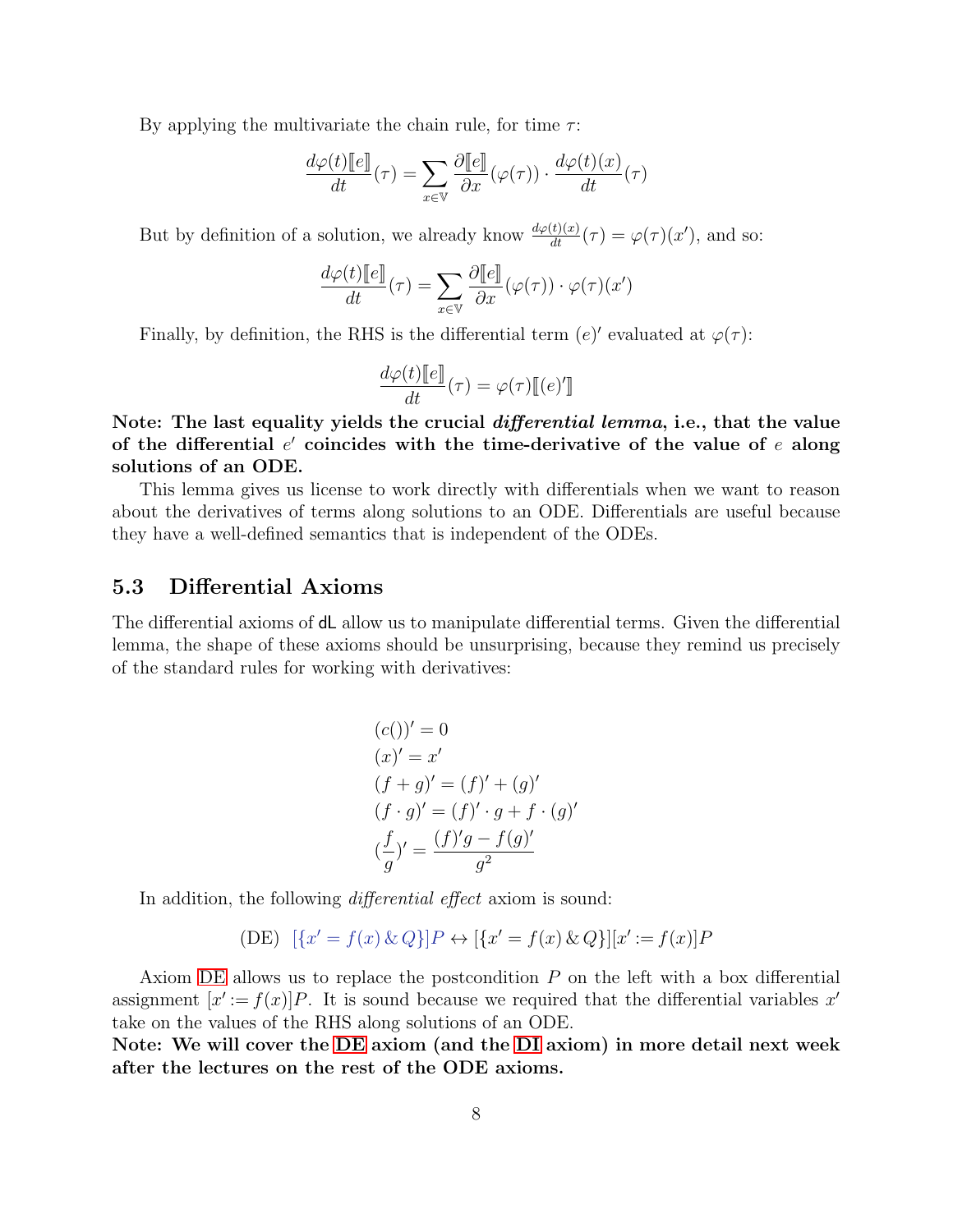## 5.4 Differential Invariants - Equations

We can now put the development of differentials to use. The main proof rule for working with them is called *differential invariants*. Skipping ahead to the proof rule:

<span id="page-8-0"></span>
$$
(\text{dI}_{=}) \quad \frac{\vdash [x':=f(x)](e)'=0}{e=0 \vdash [\{x'=f(x)\}]e=0}
$$

This rule intuitively says that if we want to prove an invariant  $e = 0$  for the ODE  $x' = f(x)$ , then all we need to do in the "inductive step" is to prove that its derivative along the solution is always 0.

Let us zoom in on our proof of the time-triggered ping-pong model and see how differential invariants could be used in its proof. We are going to prove:

$$
x = x_0, t = 0 \vdash [\{x' = v, t' = 1\}]x - (x_0 + vt) = 0
$$

Here is a proof:

| $\mathbb{R}$                      | $v - (0 + 0 + v) = 0$                                                              |
|-----------------------------------|------------------------------------------------------------------------------------|
| $\left[\right]' := \left[\right]$ | $\vdash [x':=v][t':=1]x'-(x'_{0}+v't+vt')=0$                                       |
|                                   | $\vdash [x':=v][t':=1](x-(x_0+vt))'=0$                                             |
|                                   | $dI = \overline{x - (x_0 + vt)} = 0 \vdash [\{x' = v, t' = 1\}]x - (x_0 + vt) = 0$ |
| $cut, \mathbb{R}^-$               | $x = x_0, t = 0 \vdash [\{x' = v, t' = 1\}]x - (x_0 + vt) = 0$                     |

This shows that if  $x = x_0, t = 0$  initially, then  $x - (x_0 + vt) = 0$  is an invariant of the differential equation. Taking a step back, we have simply solved the ODEs using [dI.](#page-0-0) In fact, KeYmaera X essentially does this reasoning internally, but the reason our proof was much faster is that it bypasses all of the additional manipulation that KeYmaera X has to do for solving an ODEs in general.

However, [dI](#page-0-0) can be used to prove properties of ODEs beyond just their solutions. In class, we already saw how to prove circular invariants, but [dI](#page-0-0) applies beyond just circles. As an example, consider the following system:

$$
x' = \frac{-x + 3y}{4}, y' = \frac{-3x + y}{4}
$$

Here is a plot of it: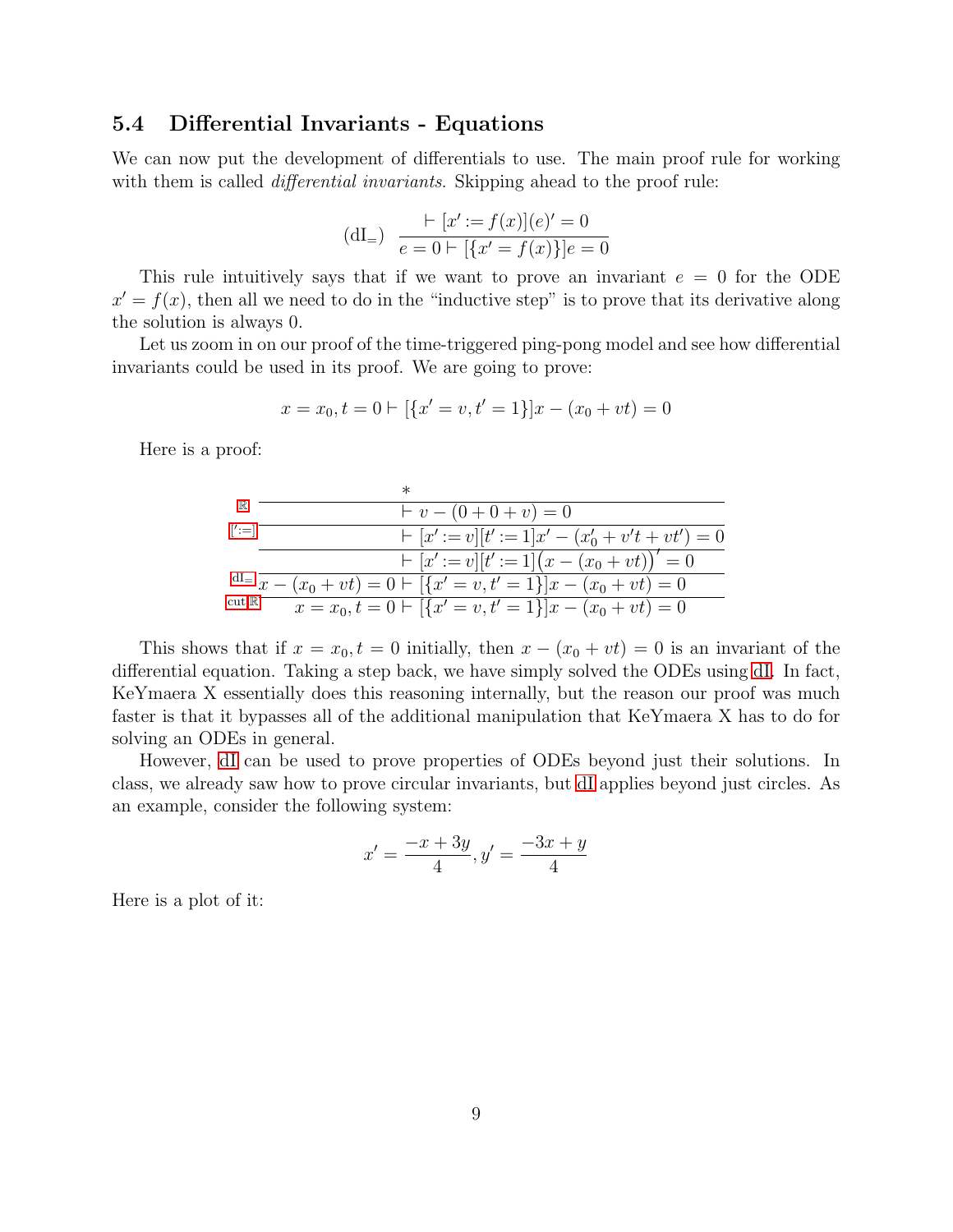

The solutions of this system always trace out a rotated ellipse in the plane. One such solution starting from the point  $x = 0, y = 1$  is plotted in red.

It is certainly possible to find the general solution for this differential equation, which will be a complicated expression involving sums of sines and cosines. The point, however, is that we will very often not need to know the solution precisely, but rather only need to know properties of the solution.

More concretely, let us suppose that our initial state is the red point above, and we want to show that the solution never reaches an unsafe state where  $y > \frac{3}{2}$ .

We can now prove this safety property using [dI](#page-0-0) using the fact that the ellipse in red is given by the equation  $3(x^2 + y^2) - 2xy - 3 = 0$ .

Here is the proof:

|                     | $-2\left(\frac{-x+3y}{4}y+x\frac{-3x+y}{4}\right)=0$<br>$+3(2x^{-})$                                                                                         |
|---------------------|--------------------------------------------------------------------------------------------------------------------------------------------------------------|
| $\left  \right  :=$ | $\mathcal{L} := \frac{-3x+y}{4} [3(2xx'+2yy') - 2(x'y + xy')] = 0$<br>$\frac{-3y}{y} _{\eta}$<br>$\vdash [x'] := \frac{-x+}{2}$                              |
|                     | $\left  - \left[ x' := \frac{-x+3y}{4} \right] \right  y' := \frac{-3x+y}{4} \left[ \left( 3(x^2+y^2) - 2xy - 3 \right)' = 0 \right]$                        |
|                     | $dI = \frac{3(x^2 + y^2) - 2xy - 3 = 0 \mid \left[\left\{x'\right. = \frac{-x + 3y}{4}, y'\right\}$<br>$\frac{-3x+y}{4}$ ] $3(x^2+y^2) - 2xy - 3 = 0$<br>$=$ |
| cut                 | $x = 1, y = 0 \vdash \lceil \{x' = \frac{-x+3y}{4}, y' \rceil \}$<br>$\frac{-3x+y}{4}$ ] $3(x^2+y^2) - 2xy - 3 = 0$                                          |
| $M \cdot $          | $x = 1, y = 0 \vdash \left[ \{x' = \frac{-x+3y}{4}, y' \right]$<br>$=\frac{-3x+y}{4}$ ] $y \leq \frac{3}{2}$                                                 |

In the [M\[](#page-0-0)·] step, we have strengthened the postcondition because  $3(x^2 + y^2) - 2xy - 3 = 0$ implies  $y \leq \frac{3}{2}$  $\frac{3}{2}$  (this can be seen from the plot). In the [cut](#page-0-0) step, we proved that the initial point  $x = 0, y = 1$  lies on the ellipse.

We then used [dI](#page-0-0) which produced a rather complicated-looking arithmetic term at the end. Fortunately, after a little bit of algebra (or asking Mathematica), all of the terms cancel so that the final premise closes by real arithmetic. Even though the math was a little hairy, it was still far better than solving the ODE and then analyzing its solution. In fact, our